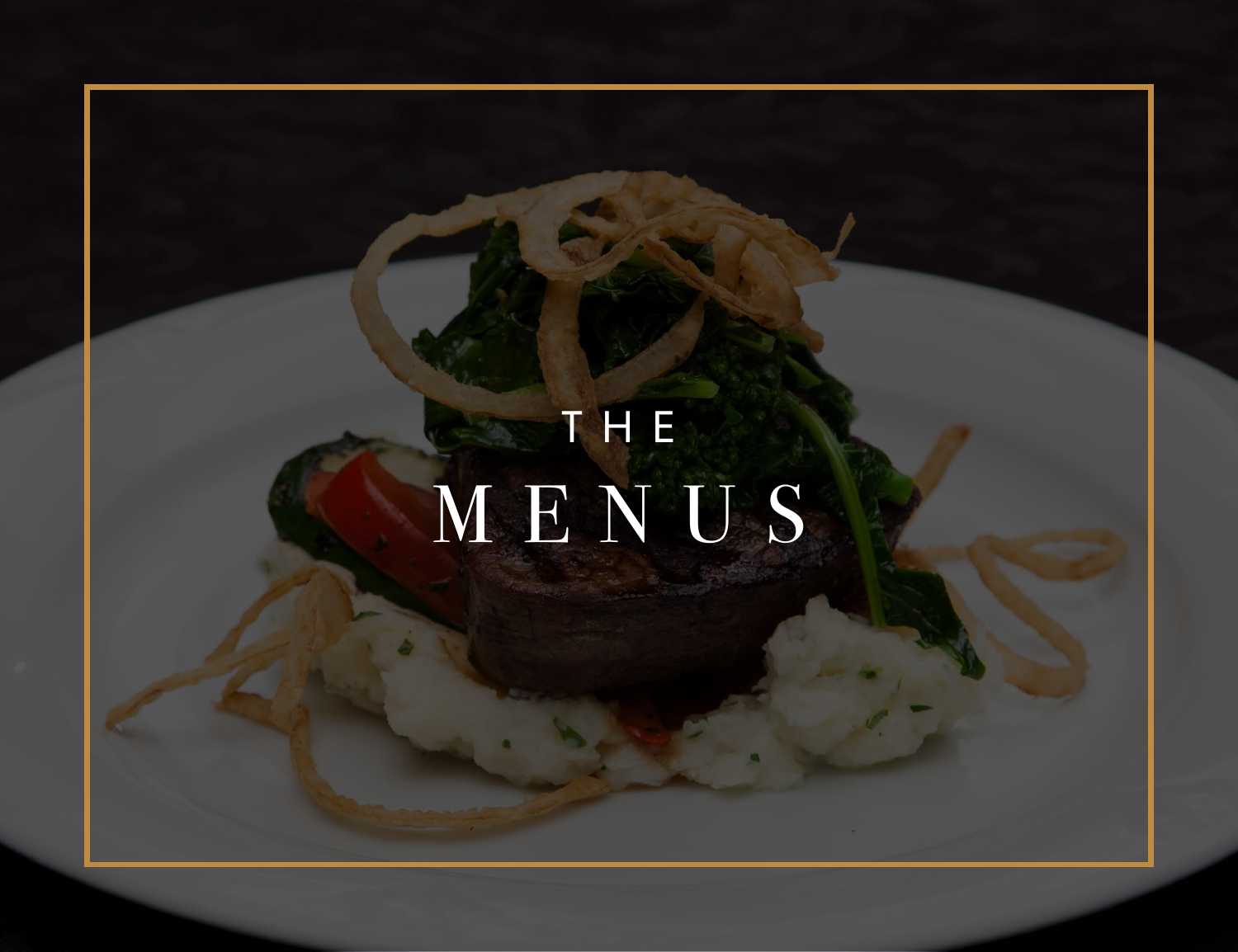#### **Menu 1**

#### **Assorted Rolls & Butter**

LIUNA Spring Mix Salad served in a House Vinaigrette *Individual style service*

#### **Pasta**

Fussilli Served in a Fresh Basil Tomato Sauce *Individual style service*

#### **Entrée**

LIUNA's Signature AAA Roast Prime Rib of Beef Au Jus Seasonal Vegetable Medley Roast Potatoes *Individual style service*

#### **Dessert**

Tartufo in a Wafer Bowl Regular and Decaffeinated Coffee and Tea *Individual style service*

#### **Moonlight Buffet**

Cut & Serve Your Wedding Cake Homemade Artisan Pizzas Regular & Decaffeinated Coffee and Tea

#### **Menu 2**

#### **Assorted Rolls & Butter**

#### **Pasta**

Cheese Tortellini Served in a Genovese Sauce *Individual style service*

#### **Entrée**

LIUNA's Signature AAA Grilled Prime Rib of Beef Au Jus Roast Potatoes Seasonal Vegetable Medley *Individual style service*

White Wine Rosemary Chicken Breast LIUNA House Salad served with a House Vinaigrette *Family style service* 

#### **Dessert**

Crêpes stuffed with French Vanilla Ice Cream with Wildberry Topping Regular and Decaffeinated Coffee and Tea *Individual style service*

#### **Moonlight Buffet**

Cut & Serve Your Wedding Cake Homemade Artisan Pizzas **Pastries** Regular & Decaffeinated Coffee and Tea



*Some restrictions may apply. Any dietary concerns need to be addressed prior to the event.*

## WEDDINGS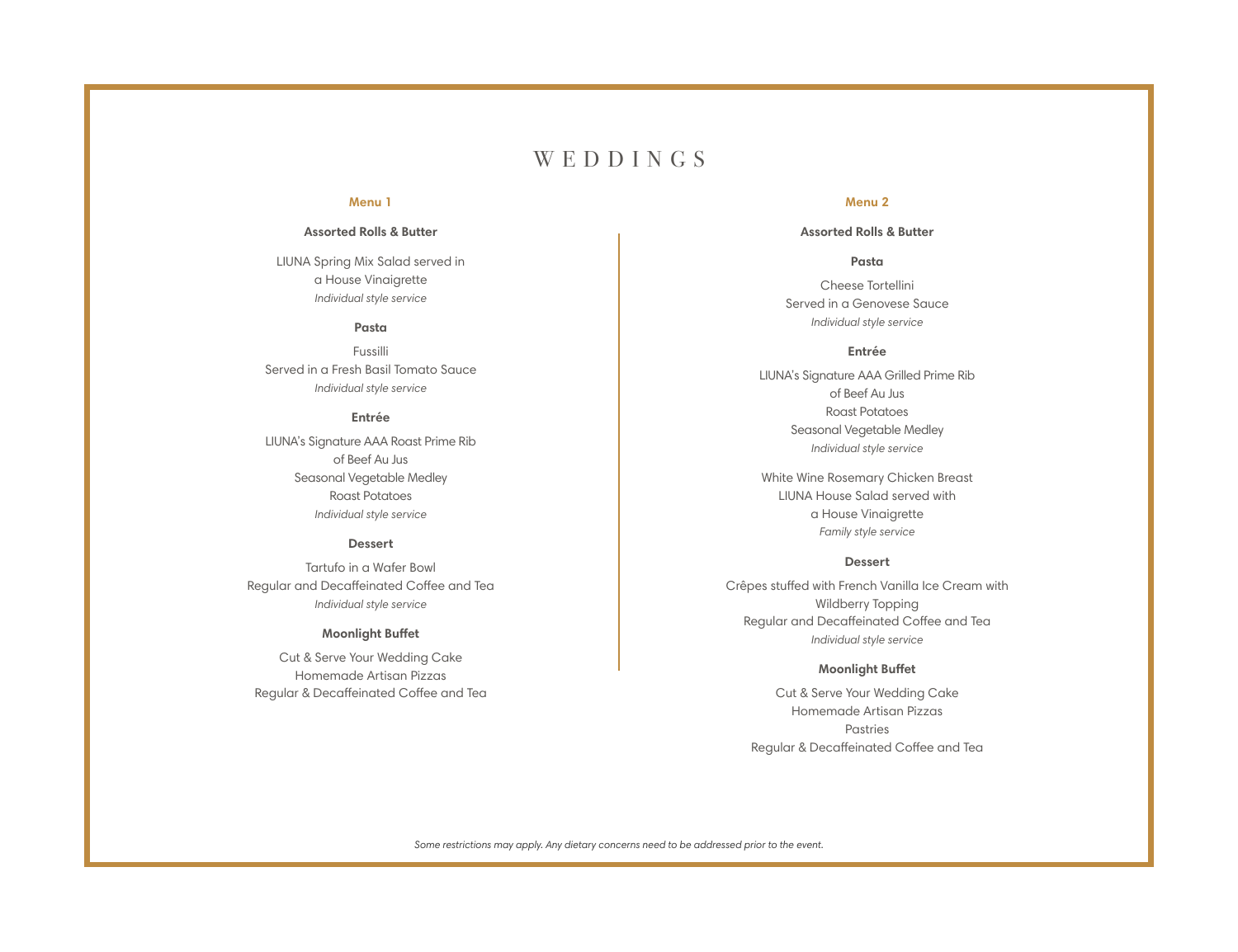#### **Menu 3**

#### **Assorted Hot and Cold Passed Hors D'oeuvres**

*Hand Selected by our Executive Chef* 

#### **Assorted Rolls & Butter**

#### **Antipasto Classico**

Prosciutto, Melon, Bocconcini, Olives & Artichokes *Individual style service*

#### **Pasta**

LIUNA Signature Lasagna *Individual style service*

#### **Entrée**

AAA 8oz New York Steak Garlic Herb Mashed Potatoes Seasonal Vegetable Medley *Individual style service*

Chicken Da Vinci LIUNA's House Salad served with a House Vinaigrette *Family style service*

#### **Dessert**

Chocolate Caramel Torte Regular & Decaffeinated Coffee and Tea *Individual style service*

#### **Moonlight Buffet**

Cut & Serve Your Wedding Cake Assorted Pastries Homemade Artisan Pizzas Regular & Decaffeinated Coffee and Tea

#### **Menu 4**

#### **Assorted Rolls & Butter**

#### **Supreme Antipasto Bar**

#### **Pasta**

Two Crespelle in a Genovese Sauce *Individual style service*

#### **Entrée**

AAA Grilled 6oz Filet Mignon Garlic Herb Mashed Potato Seasonal Grilled Vegetables *Individual style service*

LIUNA Spring Mix Salad served with a House Vinaigrette *Family style service* 

#### **Dessert**

Tiramisu Regular & Decaffeinated Coffee and Tea Espresso Bar 9pm – 12am *Individual style service*

#### **Moonlight Buffet**

Cut & Serve Your Wedding Cake Fresh Fruit Assorted Pastries Homemade Artisan Pizzas Regular & Decaffeinated Coffee and Tea

*You can replace the Filet Mignon with a Frenched Long Bone Provimi Veal at an additonal cost.*



*Some restrictions may apply. Any dietary concerns need to be addressed prior to the event.*

## WEDDINGS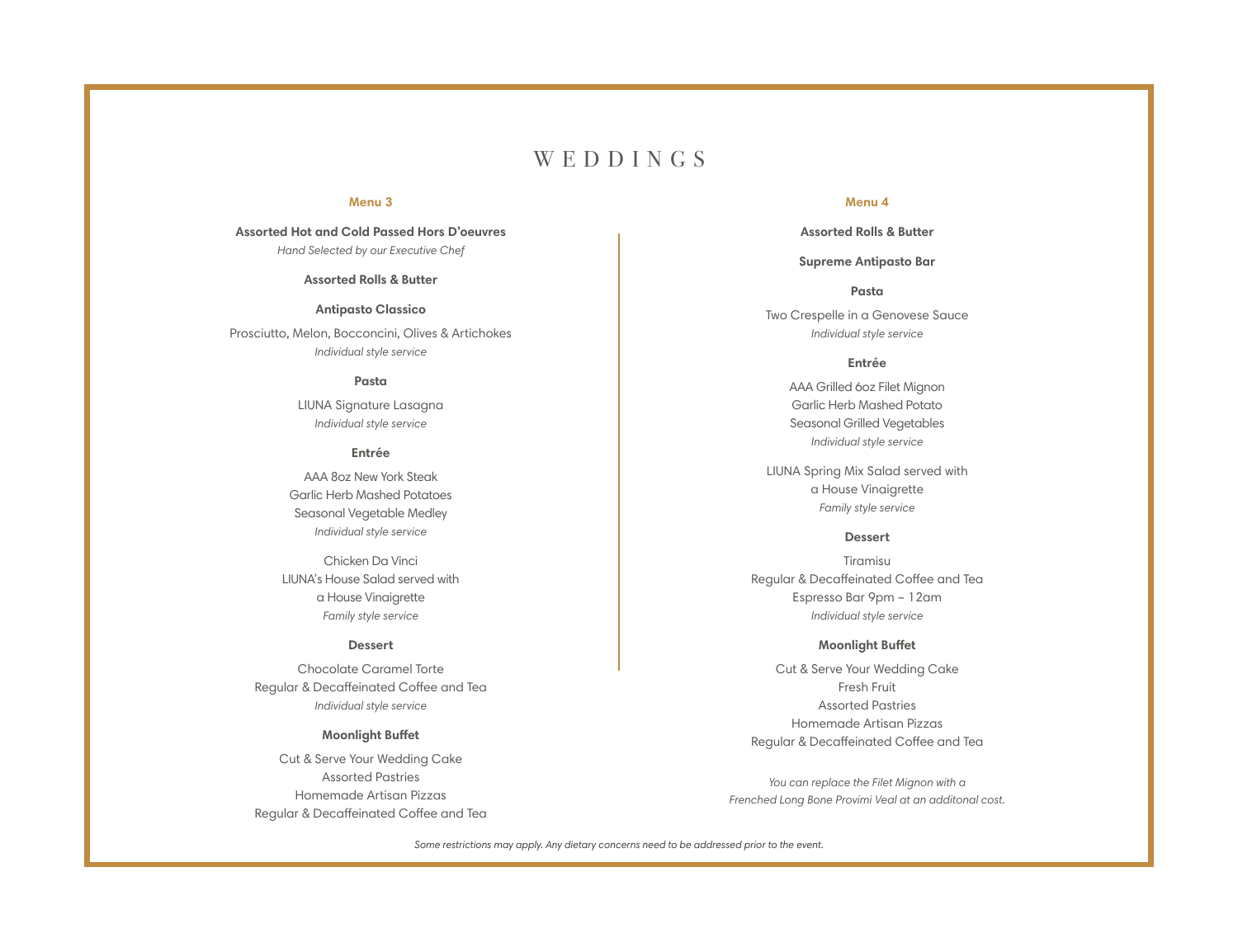#### **Assorted Tortes**

#### **Seafood Table**

## MOONLIGHT BUFFET

Lobster, Crab Claws, Breaded Fish & Warm Shrimp and choice of: Mussels or Calamari

#### **Waffle Bar**

Fresh Waffles served with Whipped Cream, Maple Syrup and a Wild Berry Couli *(Fresh berries can be added at an additional cost)* 

#### **Crepe Marché Station**

A Chef attended specialty station where a Fresh Crepe will be prepared with your choice of Nutella and Strawberries. Garnished with Chocolate Swirl and Whipped Cream *(Additional toppings available at additional cost)*

### **Poutine Station**

Build your own Poutine with a selection of Fresh Cut Fries, Gravy and Cheese Curds

### **Fries Supreme Station**

Build on our classic Poutine Station by adding Pulled Pork or various Nacho Toppings

### **Nacho Bar**

Warm Tortillas Chips, Seasoned Ground Beef, Salsa, Sour Cream, Grated Cheese *(Hot sauce available)* Chili or Nacho Cheese can be added for an additional cost

### **Cookies & Milk**

Shots of White and Chocolate Milk served with a Freshly Baked Cookie on top

### **Gourmet Grilled Cheese & Fries**



A selection of bite-sized Grilled Cheese & Fries

### **Add something special to your Moonlight Buffet**